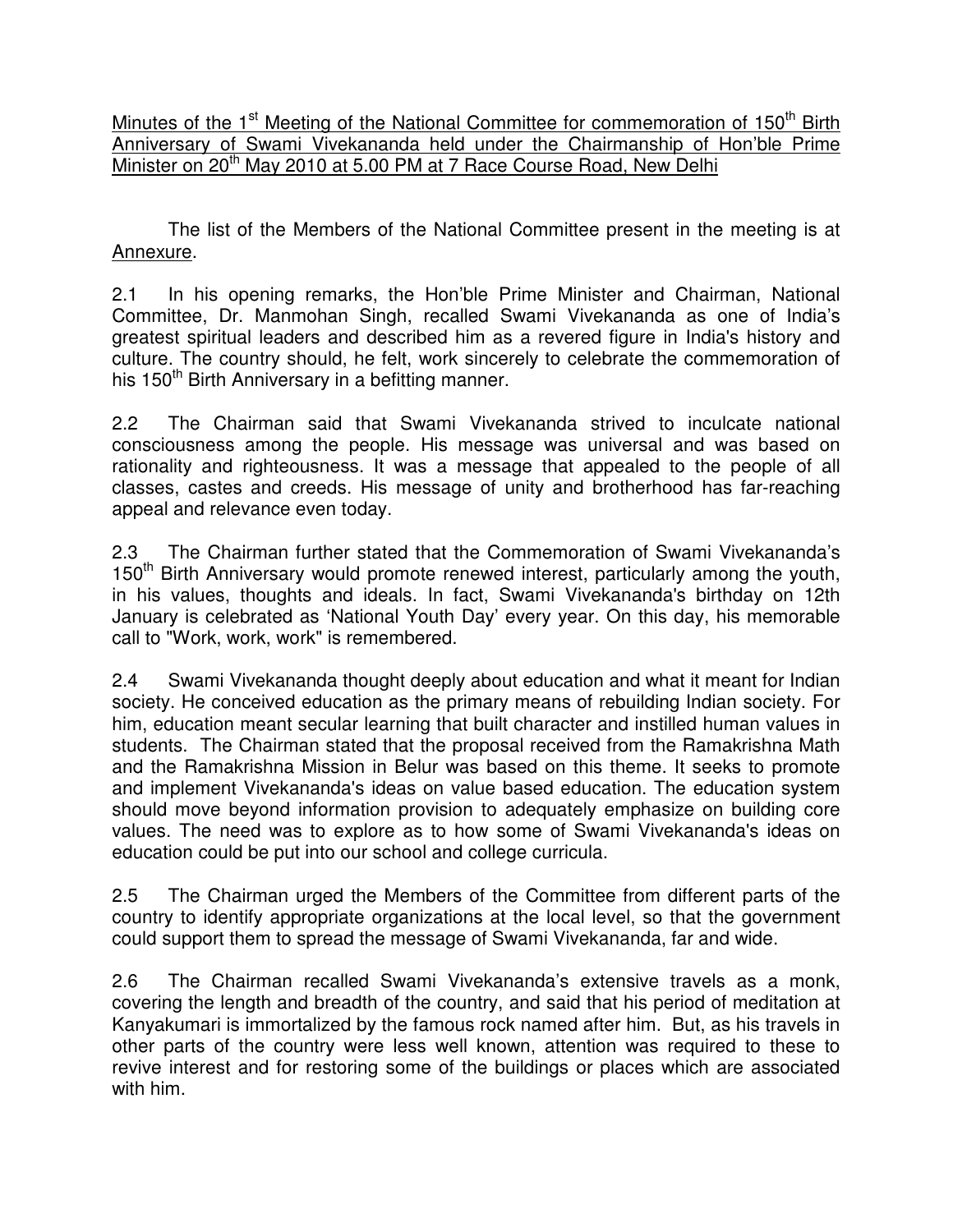2.7 The Chairman also stated that, to reach the youth, new media such as the internet was required. It is often said that much of the material on India, including on our historical figures such as Vivekananda, come from Western sources. If that is so, strenuous efforts need to be made to develop our own information sites, in a useful and attractive manner. High quality publications on Swami Vivekananda should be subsidized to make them affordable for our youth. Swami Vivekananda was one of India's earliest cultural ambassadors, who was able to propagate Indian philosophy, thought and culture to the outside world. He drew upon our ancient texts to communicate, with brilliance and eloquence, the message of India which lays emphasis on tolerance, plurality and openness.

2.8 The Chairman recalled that Swami Vivekananda's famous lecture at the World Parliament of Religions in Chicago on 11th September 1893 was a shining moment in India's cultural history. As the State of Chicago perhaps did not allow memorials of people who were not American citizens, we have to ponder on some other way of commemorating this event, at the place where it happened. The Indian American community could be urged to find creative ways of doing so.

2.9 The Chairman suggested the setting up of an Implementation Committee that could take on the task of examining, approving and better monitoring their implementation and report back, from time to time to the National Committee.

2.10 The Chairman sought the views of the Members on how best to organize the commemoration events, so that the National Committee could draw on the immense intellectual resources of its members to guide the celebrations.

3.1 On Chairman's request, Shri Jawahar Sircar, Secretary (Culture) and Member Secretary, National Committee, briefed the Committee about Agenda Item No.2, mentioning that the Ramakrishna Math and Ramakrishna Mission had submitted a proposal for programmes and activities, to begin in 2010-11 and spread over a period of 4 years. These are focused on youth and the details of the programmes were available in the Agenda.

3.2 PM and Chairman, thereafter, opened up the discussions on all the suggestions and proposals mentioned in the Agenda Notes together, and requested the members to contribute their suggestions. Dr. Karan Singh, President, ICCR observed that while preparatory activities, in case of Gurudev Rabindranath Tagore, for commemoration had begun one year in advance, in the case of Swami Vivekananda, these are being taken up three years before the actual event.

3.3 Smt. Sushma Swaraj, MP, Leader of Opposition, Lok Sabha suggested for recasting the 4-year proposal within a period of three years, so that it ends with the main Commemoration year, and does not spill over after that. Shri Pranab Mukherjee, Union Finance Minister also suggested for uniformity in approach in commemorating various events.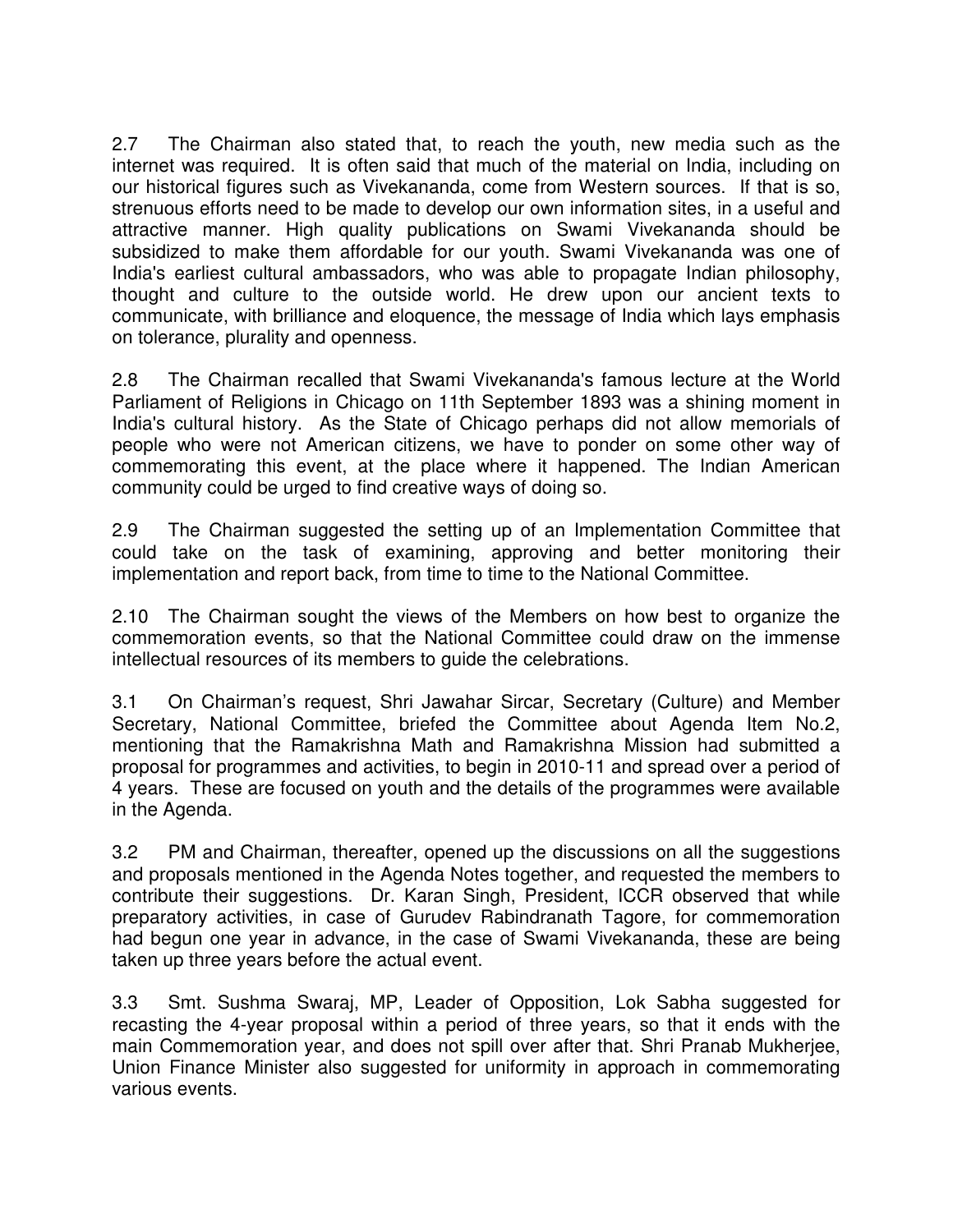3.4 Secretary (Culture) clarified since some of the suggested proposals require a long preparatory period, it was appropriate that planning for the commemoration year 2013-14 (completion of 150 years) has begun now.

3.5 The Chairman, National Committee observed that it may be left to the Ramakrishna Mission to take up the activities as planned, for maximum effect and invited Swami Prabhananda to share his views and proposal with the National Committee.

4. Swami Prabhananda, General Secretary, Ramakrishna Math & Ramakrishna Mission, gave a brief overview of the proposals submitted and explained that the purpose was to have preparatory activities in a manner, so that these reach a climax in the Commemorative year. Swami Prabhananda said that though India has made remarkable progress, it was necessary to impart 'value education' to the youth, so that they understand their responsibilities with a moral benchmark and imbibe spirit of national service.

5. Dr. Karan Singh, President, ICCR placed a paper on the proposals which the ICCR proposed to do. Dr. Singh suggested the organizing of a Mega conference in India and emphasized that most of the programmes should be in rural, tribal and poorer areas. Dr. Karan Singh also supported the proposal of a film on Swami Vivekananda proposed by Rajiv Mehrotra, which was included in the Agenda as Item No.4.

6. Shri B.P. Singh, Governor of Sikkim gave the following suggestions:-

- (i) A set of speeches of Swamiji be aired/telecast on the national media;
- (ii) Organisations should be identified all over the country to carry out the programmes;
- (iii) Suggestions and proposals should be invited from different people and organizations, through the media, as this will be the surest way of making people interested and aware of Swamiji's message and ideas; and
- (iv) Secretary (Culture) should be Member of the National Implementation Committee, which should be constituted to examine and approve the proposals.

7. Smt. Sushma Swaraj supported the proposals received and suggested that the youth should be involved in a big way, with the commemorative programmes like essay competitions and debates and that 'The Complete Works of Swamiji' should be given as prizes to the winners and also to the participants.

8. Shri Narendra Modi, Chief Minister of Gujarat, thanked the Government for including him in the National Committee and said that he had circulated a booklet containing his suggestions/proposals amongst the members. Shri Modi mentioned that:

(i) The day is not far off, when stress management would become integral to every establishment and that yoga which addressed this problem in the best possible manner would be in great demand. As such, there was a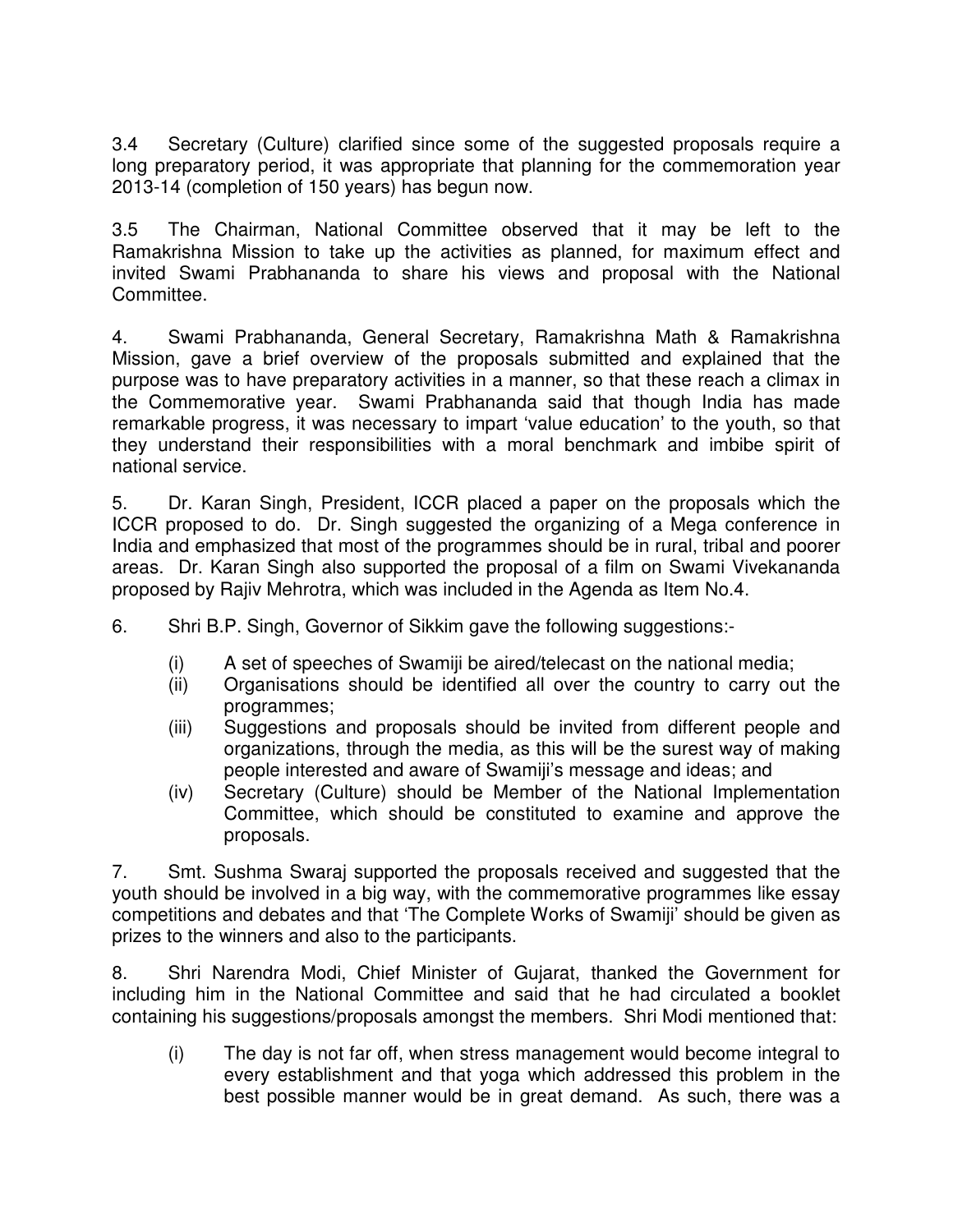need to lay down standards in this regard and four Yoga Universities could be established in four corners of India;

- (ii) There is a need to produce a 'Vivek Vani' TV programme, to telecast Swamiji's message.
- (iii) The younger generation should be encouraged to adopt Service as the ideal, which Swamiji had termed as 'Daridra Narayan Sewa'. In this connection, Shri Modi recalled the recent Gujarat experiment during the celebration of its 50 years of statehood, where youth were asked to donate hundred hours each for community programmes and an overwhelming response was received;
- (iv) We need to link the National Service Scheme with Swami Vivekananda's service ideas;
- (v) Swami Vivekananda's concern for the empowerment of women should be implemented through schemes in the most backward districts in the country.
- (vi) Since Swamiji started his 'Desh Bhraman' from Somnath, a memorial be set up at Somnath.

9.1 Shri Sitaram Yechury, MP, agreed with the suggestion that the National Implementation Committee should go through the proposals. He stated that Swamiji's lasting legacy was in the area of creation of an individual and a nation. Swamiji's legacy was for assimilation and not for destruction and he stood for plurality and tolerance. The celebrations should focus on the inclusive and syncretic nature of Swamiji's message, which respected all religious and denigrated none.

9.2 Shri Yechury observed that Ramakrishna Mission's proposal was very wellintentioned and supported it. He felt that by integrating modern technology, it intended to put across to the youth, the message of Swamiji, which was one of the major foundations of modern Indian approach. He also supported the character building of youth. The projects and programmes could, he felt, be decided by the National Implementation Committee.

10. Shri Ramesh Pokhriyal, Chief Minister of Uttarakhand said that Swamiji's message was relevant to today's India and thanked the Prime Minister for constituting the National Committee. He mentioned that through the Chicago Address, Swamiji put India before the world as a world guru. Swamiji's 'India Bhraman' and its goals were to counter disbelief in religion, inculcate 'atam gaurav' and stress on the uniqueness of Indian culture. These need to be put up before the youth of the country again and that a 'Youth Yatra' needed to be organized, to rekindle these goals. Shri Pokhriyal recalled the love which Swamiji had for Uttarakhand and said that Swamiji had visited Uttarakhand four times; twice before his Chicago Address. The Mayawati Ashram was established in 1897 and Prabhud Bharat Patrika started by Swamiji is still being published from there. This publication could be made available in all schools and colleges and the Mayawati Ashram could be further developed as a resource centre on Swamiji. Shri Pokhriyal also suggested the starting of a Vivekananda Vithika at the Uday Shankar Academy in Almora. His other suggestions included, the construction of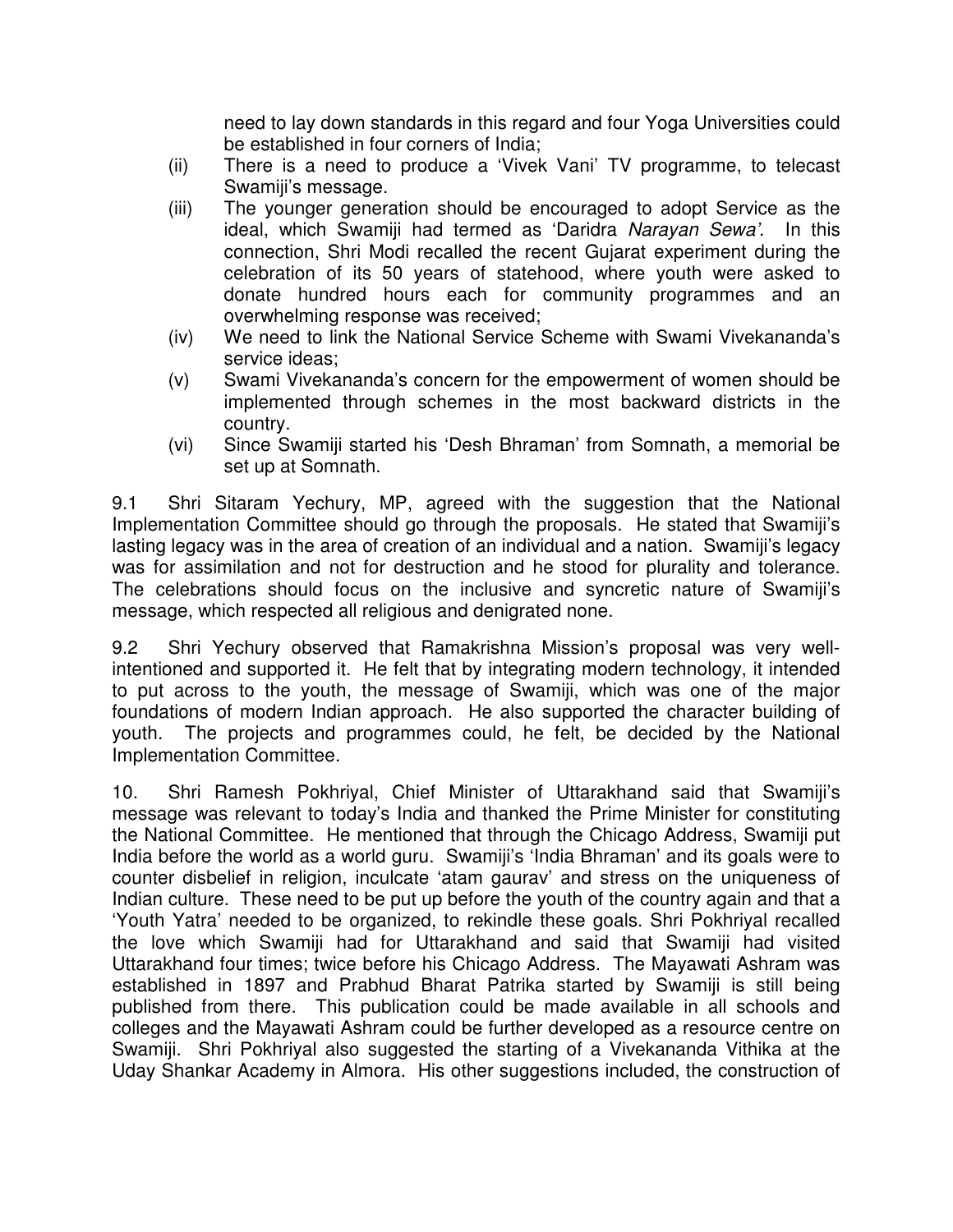a memorial at Kakri Ghat and the setting up of an International Dhayan and Yoga Kendra in Almora, where the Ramakrishna Mission has an establishment.

- 11. Smt. Girija Vyas, MP, Chairman, National Commission for Women suggested:
	- (i) Swami Vivekananda's teachings should find place in school and college education;
	- (ii) Chairs be set up dedicated to (a) Value Education; and (b) Comparative Religion:
	- (iii) Publication of Swamiji's letters which remained unpublished, especially on secularism. (Smt. Girija Vyas made special mention of those letters which Swamiji had written to one of his Muslim friends and suggested that the Ministry of HRD could publish it);
	- (iv) Special programmes for women empowerment in those States where Swamiji focused his activities;
	- (v) Ministry of I&B's active participation in propagating Swamiji's message;
	- (vi) Some programmes be held in Chicago, especially at the place where the famous Address was delivered and also where discussions took place;
	- (vii) Special efforts be made to motivate youth and other people in rural areas; and
	- (viii) Programmes could be taken to all those centres and universities where Indian philosophy was being taught.

12. Dr. Saumendranath Bera, MOS for Information & Cultural Affairs, West Bengal supported the programmes/projects suggested by the Ramakrishna Mission and informed the Committee that West Bengal Government had yet to finalize their programmes. These were likely to be submitted soon.

13. Dr. K. Ponmodi, Minister of Higher Education, Tamil Nadu, suggested (i) an Essay Competition for Youth, starting from the grass root level; and (ii) sponsored visits of youths to places associated with Swamiji.

14. Shri Mani Shankar Mukherjee suggested the following:-

- (i) A logo for the commemorative event may be identified;
- (ii) The possibility of reopening the Ramakrishna Mission's branch in Pakistan (which was earlier closed) be explored; and
- (iii) The publication of good books by top authors, as they can do wonders, and also the distribution of Swamiji's message.

15. Shri Bharat Narah, Minister of Cultural Affairs, Assam said that his Government's suggestions had been submitted in writing.

16. Shri Aveek Sarkar, Chief Editor, Anand Bazar Patrika made the following points:-

(i) The proposed celebrations should not be of the past, but of India's future;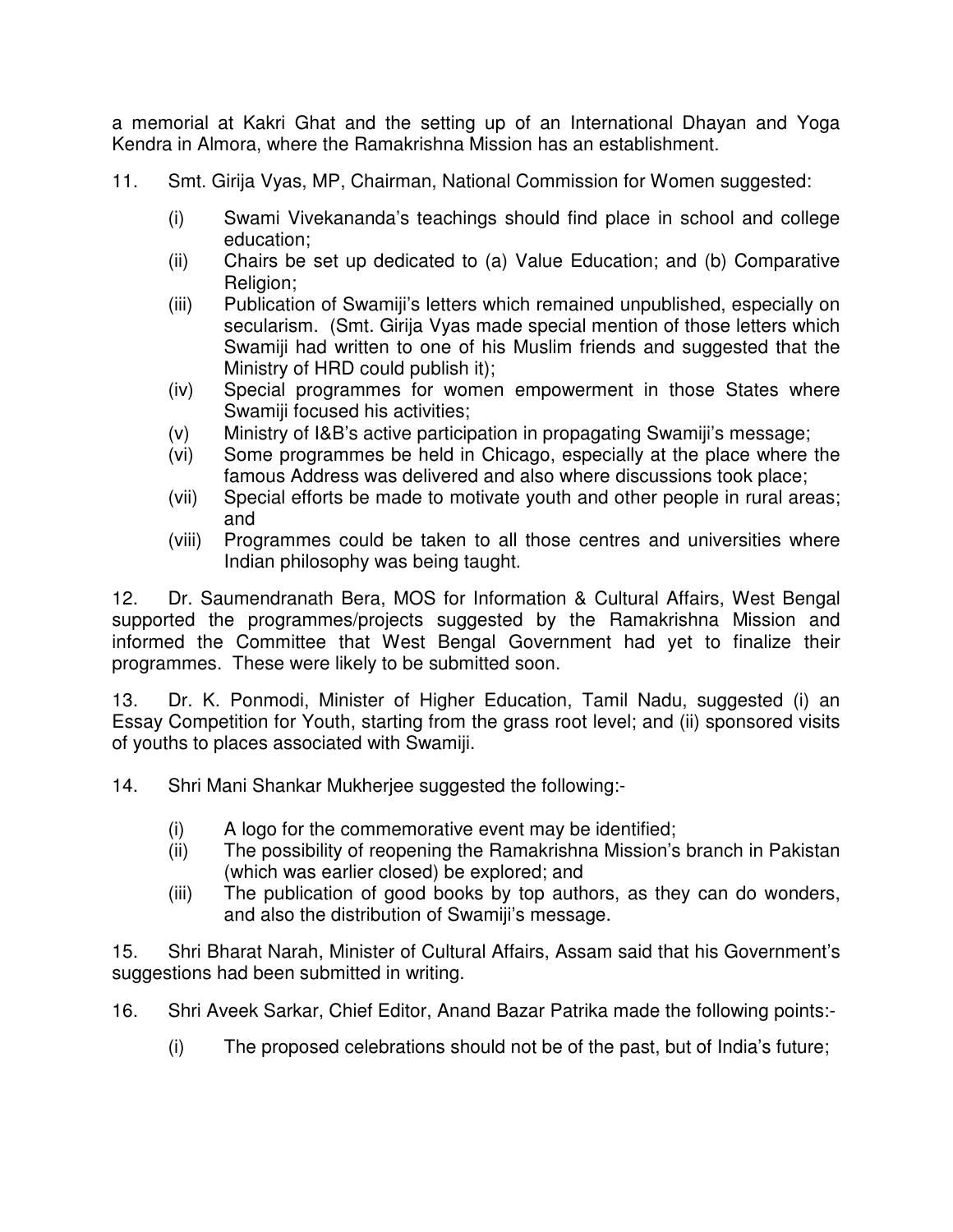- (ii) Celebrations should not be elite-oriented, but should focus on common man and that the principal beneficiaries should be from below the poverty line; and
- (iii) Keeping in mind Richard Attenborough's excellent film on Gandhi, some distinguished film-maker from outside India could be approached to make a film on Swamiji, that could appeal to international audiences, in their idiom.

17. Shri Hira Singh Gabria, Minister of Cultural Affairs, Government of Punjab, thanked the Government of India for commemorating the 150<sup>th</sup> Birth Anniversary of Swami Vivekananda and said that India was a country of saints. There were, however, problems which could be attributed to lack of teaching of patriotism in the schools and colleges. The mission of Swami Vivekananda was to abolish differences of caste and creed and work for progress of the country. Documentaries needed to be made and circulated to schools and colleges so that our youth would get Swami's message and become aware of Swami's contribution to nation building. Shri Gabria informed the Committee that the Chief Minister, Punjab had already sent messages to Vice Chancellors and Principals for organizing seminars, etc, so that the message of Swamiji reaches all sections of the society. Swamiji's ideals also needed to be put across through films, discussions and debates.

18. Prof. Mirinal Miri appreciated the good suggestions which had come from different members and suggested the following:-

- (i) One of the most important tasks was to try and bring Vivekananda's ideas to the people of the country, especially on his understanding of the dialogue, among religions by making these a part of on-going discourse on the wider issue of the role of religion as such;
- (ii) Swamiji's ideas would assist in understanding smaller and tribal religions and also the autonomy of these religions as also the conversation within these religions; and
- (iii) Stress be laid on Religion as transcendence, rather than as a phenomenon related to violence and disharmony;
- (iv) Focus on the essential secularity of religion, that Swamiji believed in.

Prof. Miri felt that the Ramakrishna Mission's proposals are laudable and needed to be taken further.

19.1 Prof. M.G.K. Menon said that the Ramakrishna Mission was founded by Swamiji himself and the proposal submitted by the Mission was very good. He fully supported it.

19.2 Prof. Menon stated that one could start from the bottom and move up in the Vivekananda campaign. He suggested the use of the electronic mode to approach the youth, which would facilitate in translating his ideas and will have a real impact, as also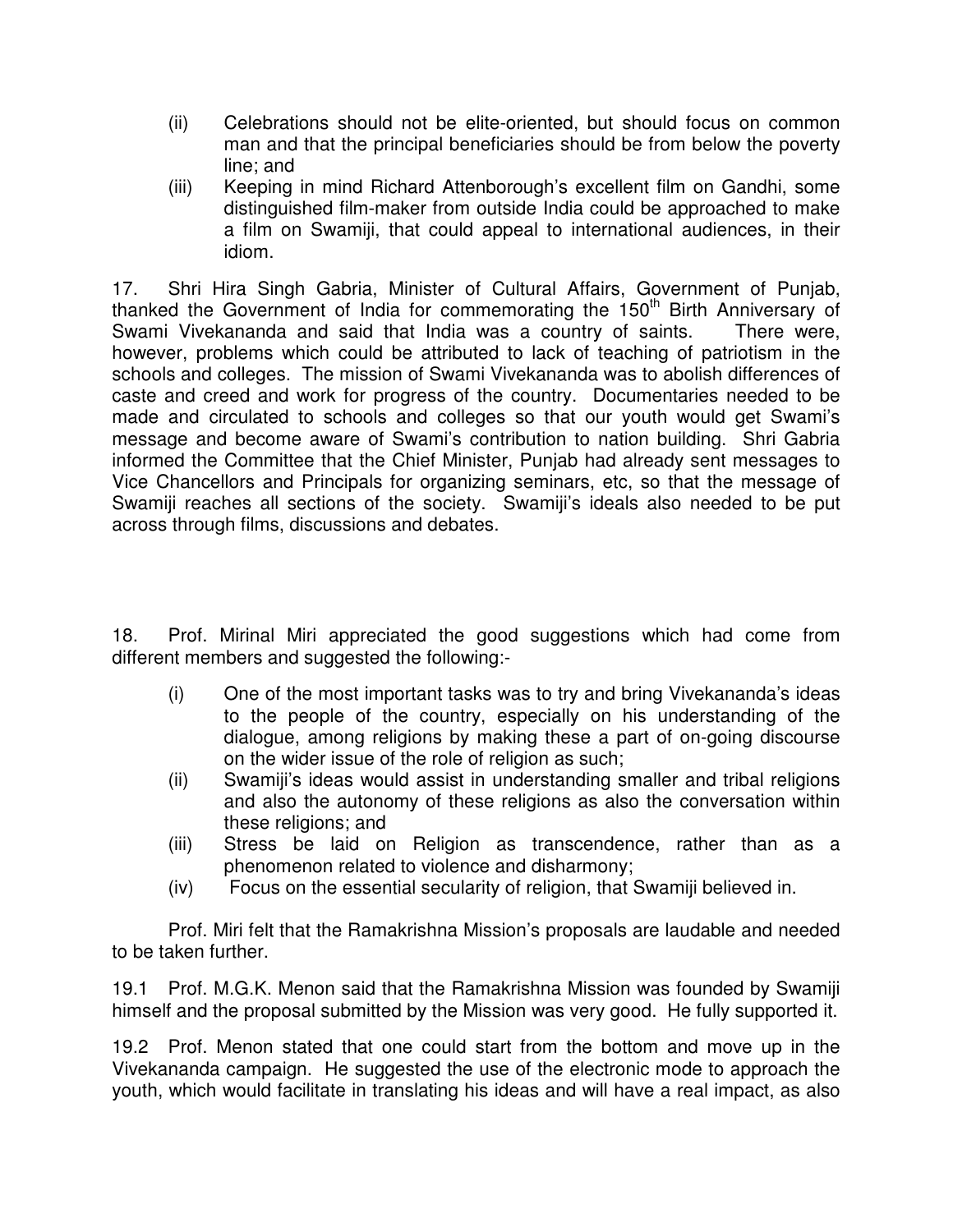be tangible. He also felt that it was necessary to have some commemorative programmes in Chicago, by establishing a Chair if necessary.

20. Prof. Lokesh Chandra mentioned that too many suggestions have been given and they now needed screening. He found films to be the most effective means for spreading Vivekananda's ideas and said that one should begin with this. He also suggested a beautiful publication of Romain Rolland's 'Life of Swami Vivekananda' and of 'the Collected Works of Swamiji', whose present printing quality was not good. The other suggestion was for publication of 200/250 page small book of memorable quotations of Swamiji, on relevant contemporary issues, which will also be meaningful to the younger generation.

21. Prof. Nawang Samten said that Swamiji was an icon who linked Indian culture with the future of India and world. A large number of problems could be solved, if Swamiji's ideas and values were accepted and put into practice. He also suggested dissemination through mobile exhibitions in those places that were beyond the city and towns, and also through a film by an Indian film-maker.

22. Dr. Satkari Mukhopadhyay advocated the translation of Swamiji's works in all languages of the  $8<sup>th</sup>$  Schedule to the Constitution and selection from all works in major tribal languages. He also suggested that selections of Swami Vivekananda's writings could be done in Persian, as there was real interest in Iran, where Ramayana and Mahabharata translations had been published recently. He emphasized that the interreligious dialogue and religious harmony that were prominent in Swamiji's ideas were the basis and common teaching of all the religions.

23. Shri Rudrangshu Mukherjee, Editor, Editorial Pages, the Telegraph suggested:

- (i) An endowment by Government of India for an Annual Lecture in Chicago, which should be by an eminent Indian or on Indic culture;
- (ii) Commissioning a proper biography on Swami Vivekananda by a wellknown writer.

24. Swami Atmapriyananda recalled Swamiji's interest in establishing scientific institutions in India and said that it was Swamiji's discussion with Jamshedji Tata which resulted in establishment of the Indian Institute of Science. He suggested that we need to look into ways of encouraging / funding pure science education/research outside the Government. In Belur Math, there were a School of Mathematical Sciences and of Natural Sciences and these could be supported.

25. Secretary (Culture) thanked the members for supporting all the agenda items and also for giving so many suggestions, all of which would now be examined in terms of their operational details/ feasibility and resources available.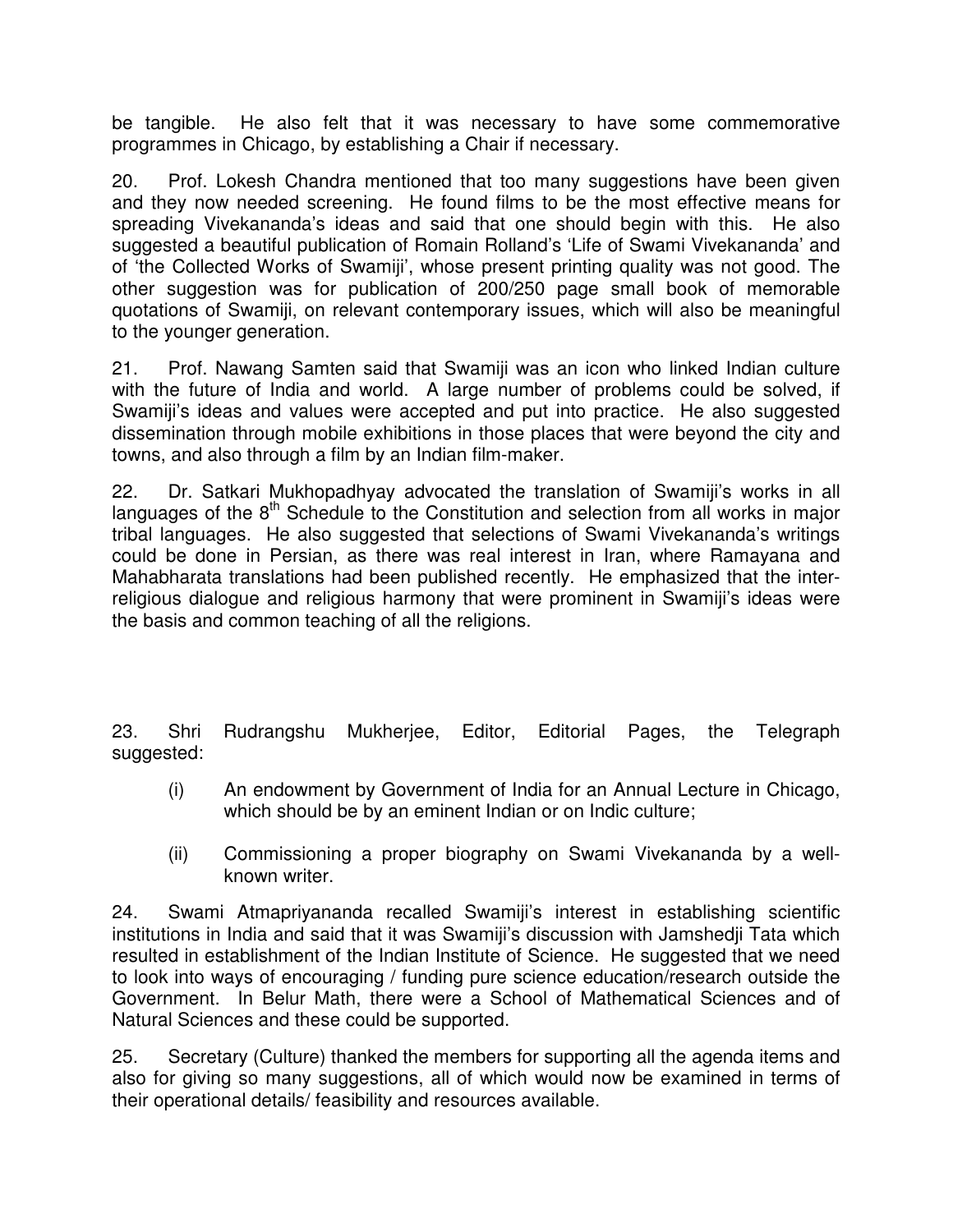He mentioned that the Hon'ble Members had suggested roughly ten interventions for the commemoration, namely:

- (1) Involving the youth, through competitions, essays, discussions and study circles;
- (2) Publishing his complete works, abridged versions, biographies and others.
- (3) Emphasizing on Swamiji's ideals in schools and colleges, along with other suggestions to create 'Chairs' in Universities, Centres, etc.
- (4) International programmes, including conferences, lectures and seminars abroad and establish Chairs in overseas universities.
- (5) Focusing on Vivekananda and Yoga, to develop its proper understanding and establish standards for it, etc.
- (6) Utilizing the Electronic Media as the most popular medium for the propagation of the Swamiji's message, i.e. through the All India Radio, Television, CDs, DVDs, Internet, Website and films on Vivekananda.
- (7) Involving states and different organizations in commemorating Vivekananda's Travels throughout India, and to preserve some important heritage sites.
- (8) Encouraging research on religion and harmony, inter-faith dialogue and bringing his ideas into current discourse.
- (9) Commemorating his Chicago Address, perhaps through an Endowment for an Annual Lecture.
- (10) Creating a campaign through a catch word/phrase or logo, and inviting fresh ideas, through the press and competitions.

26. The National Committee was also informed of the need for an appropriate administrative structure, so that the programmes and projects approved by the National Committee and National Implementation Committee could be carried out properly. The National Committee took note of the issue and agreed with Ministry's requirement. The Chairman, National Implementation Committee may decide on the details.

27. The National Committee decided that a National Implementation Committee may be set up. The Committee took note of the proposals received from the Ramakrishna math and Ramakrishna Mission and others and the suggestions of all the Hon'ble Members of the Committee and decided that the National Implementation Committee may consider the suggestions, projects and programmes and approve the proposals selected based on merits and subject to the availability of financial resources. Regarding budgetary allocation, it was decided that the same would be looked into by the National Implementation Committee.